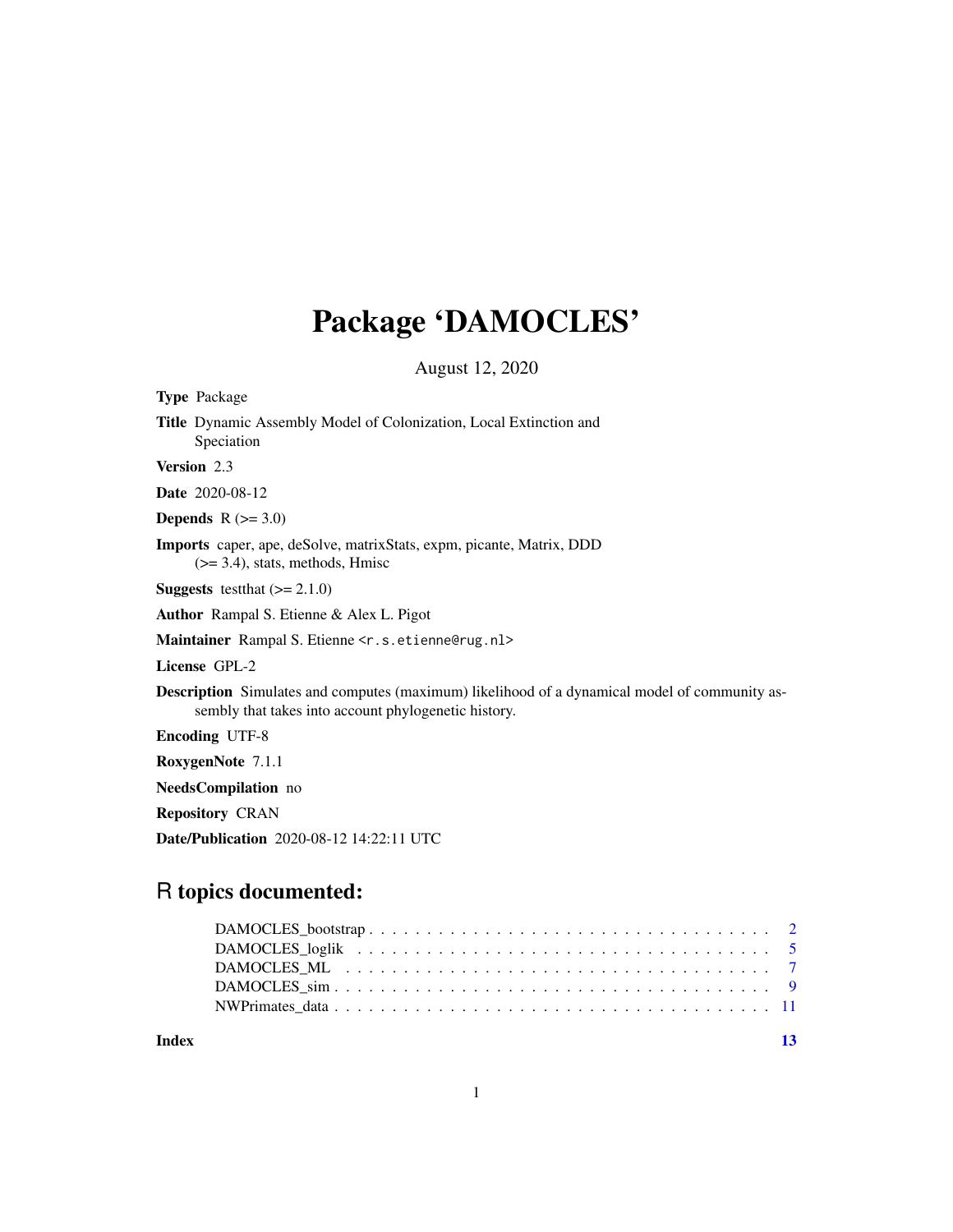<span id="page-1-0"></span>DAMOCLES\_bootstrap *Phylogenetic community structure hypothesis test*

#### Description

This function computes the maximum likelihood estimates of colonisation and local extinction rate for a given phylogeny and presence-absence data under the DAMOCLES model. These rate estimates are used to simulate null communities under the DAMOCLES model. Standardized effect size of mean nearest taxon distance (mntd), mean phylogentic distance (mpd) and loglikelihood are calculated For comparison, standardised effect sizes are also calculated relative to a "Random-Draw" null model i.e. presence absence randomised across tips

## Usage

```
DAMOCLES_bootstrap(
 phy = ape::recall(10),
 pa = matrix(c(phys)$tip.label, sample(c(0, 1), ape::Ntip(phy), replace = T)), nrow =
    ape::Ntip(phy), ncol = 2),
  initparsopt = c(0.1, 0.1),idparsopt = 1:length(initparsopt),
  partsfix = NULL,idparsfix = NULL,
  pars2 = c(0.001, 1e-04, 1e-05, 1000),
 pchoice = 0,
  runs = 999,
  estimate_pars = FALSE,
  conf.int = 0.95\mathcal{L}
```

| phy         | phylogeny in phylo format                                                                                                                                                                                                                                              |
|-------------|------------------------------------------------------------------------------------------------------------------------------------------------------------------------------------------------------------------------------------------------------------------------|
| pa          | presence-absence table.<br>The first column contains the labels of the species (corresponding to the tip<br>labels in the phylogeny.<br>The second column contains the presence $(1)$ or absence $(0)$ of species in the<br>local community.                           |
| initparsopt | The initial values of the parameters that must be optimized                                                                                                                                                                                                            |
| idparsopt   | The ids of the parameters that must be optimized, e.g. 1:2 for extinction rate,<br>and offset of immigration rate The ids are defined as follows:<br>$id == 1$ corresponds to mu (extinction rate)<br>$id == 2$ corresponds to gamma $_0$ (offset of immigration rate) |
| parsfix     | The values of the parameters that should not be optimized. See idparsfix.                                                                                                                                                                                              |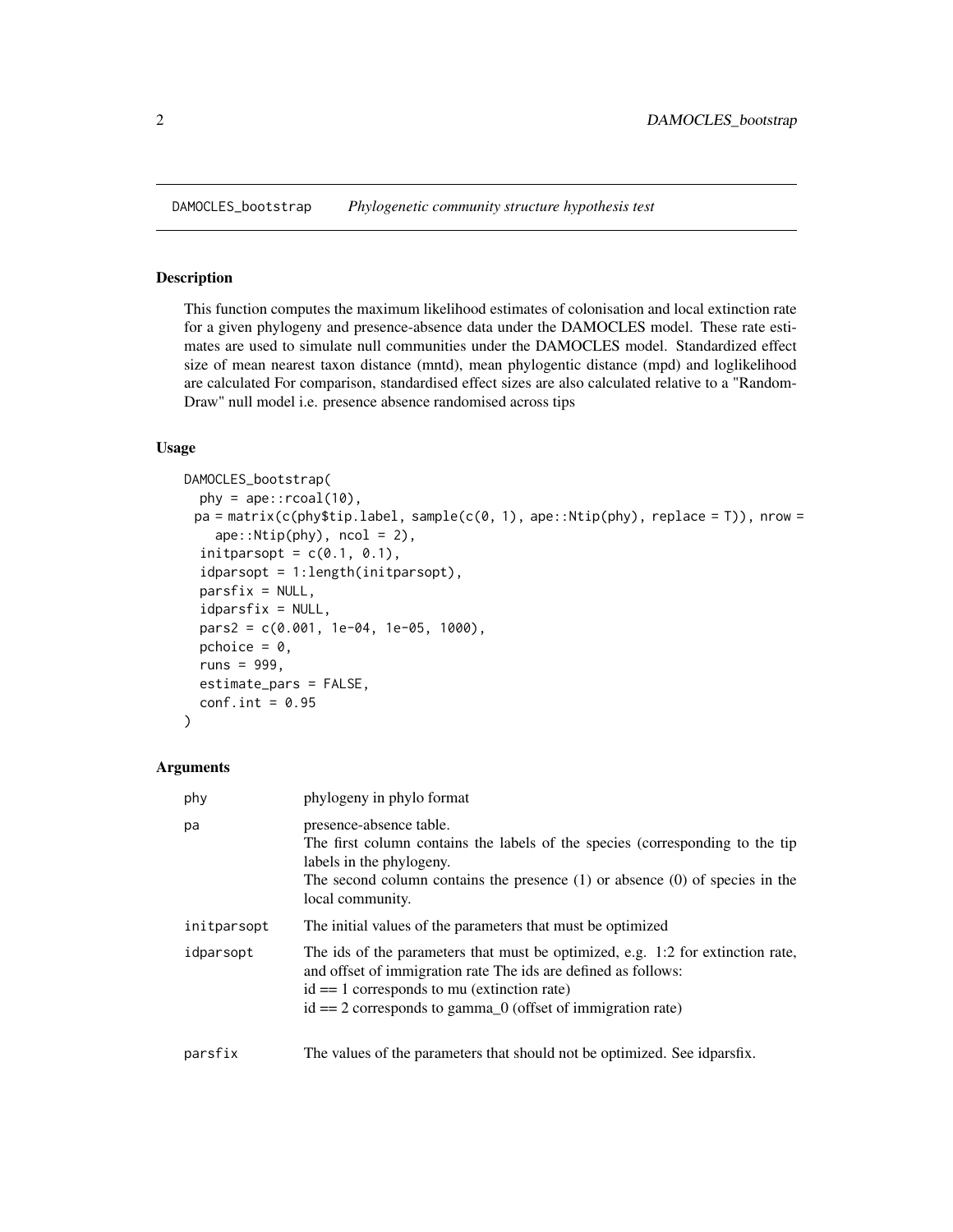| idparsfix     | The ids of the parameters that should not be optimized, e.g. $c(1)$ if mu should<br>not be optimized, but only gamma_0. In that case idparsopt must be $c(2)$ . The<br>default is to fix the parameters not specified in idparsopt. |
|---------------|-------------------------------------------------------------------------------------------------------------------------------------------------------------------------------------------------------------------------------------|
| pars2         | Vector of settings:<br>pars2[1] sets the relative tolerance in the parameters                                                                                                                                                       |
|               | pars2[2] sets the relative tolerance in the function                                                                                                                                                                                |
|               | pars2[3] sets the absolute tolerance in the parameters                                                                                                                                                                              |
|               | pars2[4] sets the maximum number of iterations                                                                                                                                                                                      |
| pchoice       | sets which p-value to optimize and with which root state to simulate (default<br>$\text{pchoice} = 0$<br>pchoice == 0 correspond to optimizing sum of $p_0$ f + $p_1$ f, and simulating with                                        |
|               | an equal number of root states being 0 or 1                                                                                                                                                                                         |
|               | pchoice $== 1$ correspond to optimizing $p_0$ . and simulating with root state being<br>$\theta$                                                                                                                                    |
|               | pchoice $== 2$ correspond to optimizing $p_1f$ , and simulating with root state being<br>1                                                                                                                                          |
| runs          | the number null communities to generate.                                                                                                                                                                                            |
| estimate_pars | Whether to estimate parameters on the simulated datasets (default = FALSE).                                                                                                                                                         |
| conf.int      | The width of the conifdence intervals calculated on bootstrapped parameter es-<br>timates                                                                                                                                           |

### Details

The output is a list of two dataframes. The first dataframe, summary\_table, contains the summary results. The second dataframe, null\_community\_data, contains decsriptive statistics for each null community.

#### Value

summary\_table mu gives the maximum likelihood estimate of mu and confidence intervals in brackets if estimate\_pars = TRUE gamma\_ $\theta$  gives the maximum likelihood estimate of gamma\_0 and confidence intervals in brackets if bootstrap=TRUE loglik gives the maximum loglikelihood df gives the number of estimated parameters, i.e. degrees of feedom conv gives a message on convergence of optimization; conv = 0 means convergence n.obs gives the number of species locally present in the observed community mntd.obs gives the MNTD of the observed community mpd.obs gives the MPD of the observed community runs gives the number of null communities simulated mntd.mean.RD mean of MNTD from null communities generated by a "Random Draw" model mntd.sd.RD standard deviation of MNTD from null communities generated by a "Random Draw" model mntd.obs.z.RD standardized effect size of MNTD compared to null communities generated by a "Random Draw" model (= -1\*(mntd.obs mntd.mean.RD)/mntd.sd.RD) mntd.obs.rank.RD rank of observed MNTD compared to null communities generated by a "Random Draw" model mntd.obs.q.RD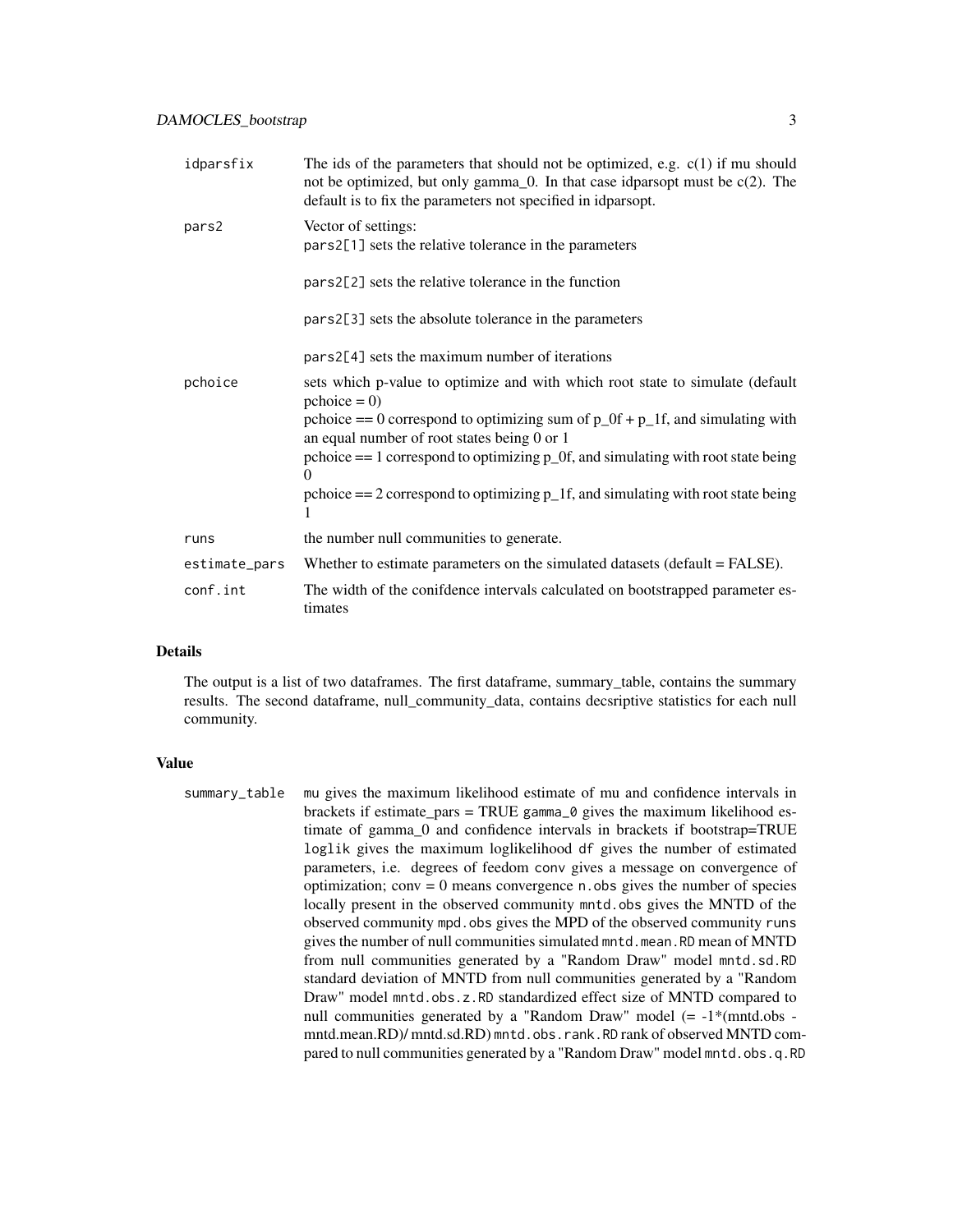quantile of observed MNTD vs. null communities (= mntd.obs.rank.RD /runs + 1) mpd.mean.RD mean of MPD from null communities generated by a "Random Draw" model mpd.sd.RD standard deviation of MPD from null communities generated by a "Random Draw" model mpd.obs.z.RD standardized effect size of MPD compared to null communities generated by a "Random Draw" model  $(= -1)$ <sup>\*</sup>(mpd.obs - mpd.mean.RD)/ mpd.sd.RD) mpd.obs.rank.RD rank of observed MPD compared to null communities generated by a "Random Draw" model mpd.obs.q.RD quantile of observed MPD vs. null communities (= mpd.obs.rank.RD  $/runs + 1$ ) n.mean.DAMOCLES mean number of species locally present in the null communities generated by DAMOCLES mntd.mean.DAMOCLES mean of MNTD from null communities generated by DAMOCLES mntd.sd.DAMOCLES standard deviation of MNTD from null communities generated by DAMOCLES mntd.obs.z.DAMOCLES standardized effect size of MNTD compared to null communities generated by DAMOCLES (= -1\*(mntd.obs - mntd.mean.DAMOCLES)/ mntd.sd.DAMOCLES) mntd.obs.rank.DAMOCLES rank of observed MNTD compared to null communities generated by DAMOCLES mntd.obs.q.DAMOCLES quantile of observed MNTD vs. null communities (= mntd.obs.rank.DAMOCLES  $/runs + 1$ ) mpd.mean.DAMOCLES mean of MPD from null communities generated by DAMOCLES mpd.sd.DAMOCLES standard deviation of MPD from null communities generated by DAMOCLES mpd.obs.z.DAMOCLES standardized effect size of MPD compared to null communities generated by DAMOCLES (= - 1\*(mpd.obs - mpd.mean.DAMOCLES)/ mpd.sd.DAMOCLES) mpd.obs.rank.DAMOCLES rank of observed MPD compared to null communities generated by DAMO-CLES mpd.obs.q.DAMOCLES quantile of observed MPD vs. null communities (= mpd.obs.rank.DAMOCLES /runs + 1) loglik.mean.DAMOCLES mean of loglikelihoods from null communities generated by DAMOCLES loglik.sd.DAMOCLES standard deviation of loglikelihoods from null communities generated by DAMO-CLES loglik.obs.z.DAMOCLES standardized effect size of loglikelihood compared to null communities generated by  $DAMOCLES$  (=  $-1*(loglik.obs - log$ lik.mean.DAMOCLES)/ loglik.sd.DAMOCLES) loglik.obs.rank.DAMOCLES rank of observed loglikelihood compared to null communities generated by DAMOCLES loglik.obs.q.DAMOCLES quantile of observed loglikelihoods vs. null communities (= loglik.obs.rank.DAMOCLES /runs + 1)

null\_community\_data

run gives the simulation run root.state.print gives the state of the ancestral species in the local community assumed in the simulation, i.e. present (1) or absent (0) n gives the number of species locally present in the observed community n.RD gives the number of species locally present in the null community generated by a "Random Draw" model mntd.RD gives the MNTD of the null community generated by a "Random Draw" model mpd.RD gives the MPD of the null community generated by a "Random Draw" model n.DAMOCLES gives the number of species locally present in the null community generated by DAMO-CLES mntd.DAMOCLES gives the MNTD of the null community generated by DAMOCLES mpd.DAMOCLES gives the MPD of the null community generated by DAMOCLES loglik.DAMOCLES gives the maximum loglikelihood for the null community generated by DAMOCLES mu.DAMOCLES gives the maximum likelihood estimate of mu for the null community generated by DAMOCLES gamma\_0.DAMOCLES gives the maximum likelihood estimate of gamma\_0 for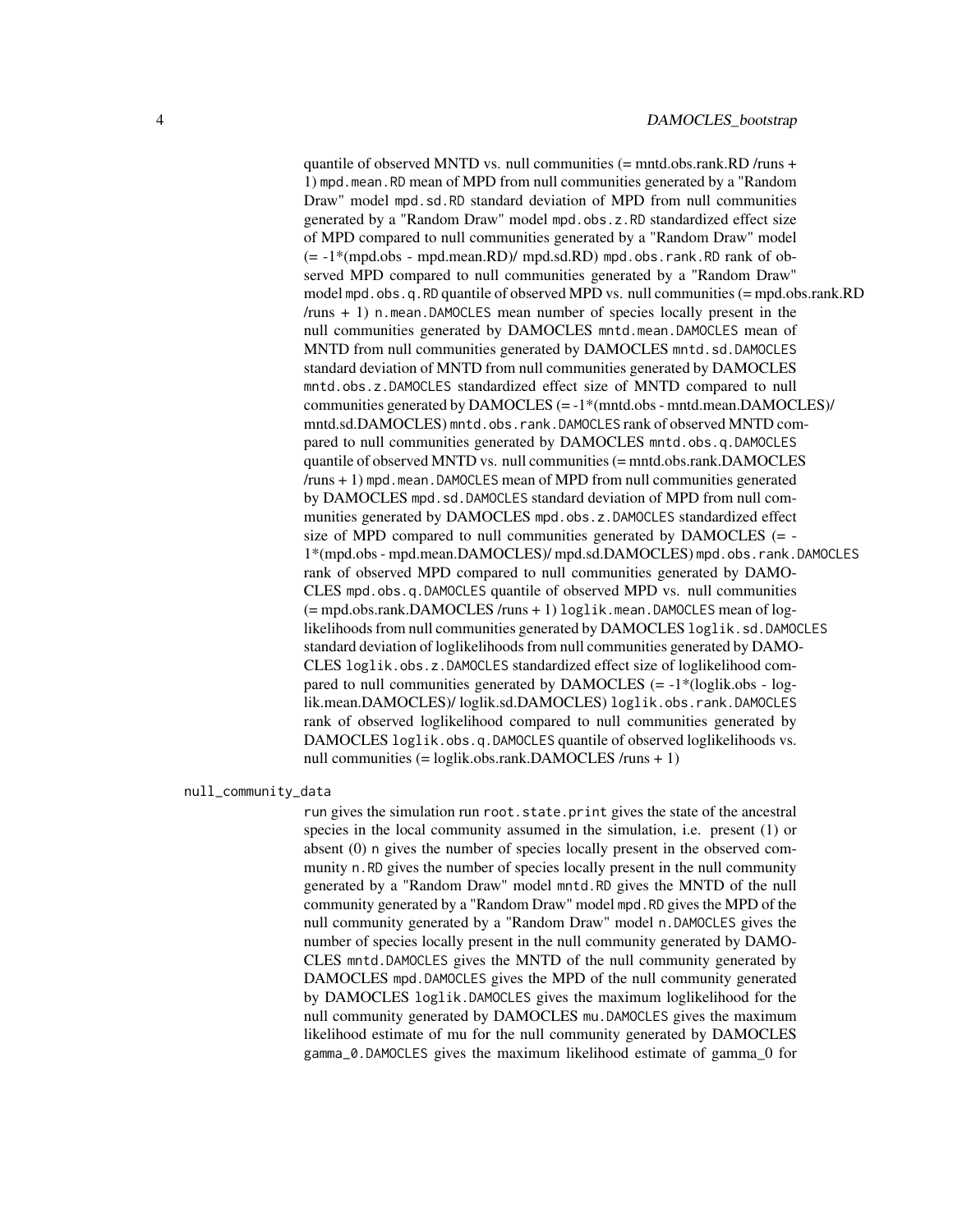## the null community generated by DAMOCLES

## <span id="page-4-0"></span>Author(s)

Rampal S. Etienne

## References

Pigot, A.L. & R.S. Etienne (2015). A new dynamic null model for phylogenetic community structure. Ecology Letters 18: 153-163.

## See Also

[DAMOCLES\\_ML](#page-6-1) [DAMOCLES\\_sim](#page-8-1)

<span id="page-4-1"></span>DAMOCLES\_loglik *Likelihood for DAMOCLES model*

## Description

Computes likelihood for the presence-absence data of species in a local community for a given phylogeny of species in the region.

## Usage

```
DAMOCLES_loglik(
  phy,
  pa,
 pars,
 pchoice = \theta,
  edgeTList = NULL,
 methode = "analytical",
 model = 0,
 Mlist = NULL,
  verbose = FALSE
)
```

| phy  | phylogeny in phylo format                                                                                                                                                                                                                                                                                                                                                                 |
|------|-------------------------------------------------------------------------------------------------------------------------------------------------------------------------------------------------------------------------------------------------------------------------------------------------------------------------------------------------------------------------------------------|
| pa   | presence-absence table with the first column the species labels and the second<br>column the presence $(1)$ or absence $(0)$ of the species                                                                                                                                                                                                                                               |
| pars | Vector of model parameters:<br>pars[1] corresponds to mu (extinction rate in local community)<br>pars[2] corresponds to gamma_0 in formula gamma(t) = gamma_0/(1 + gamma_1<br>* t) where gamma(t) is immigration rate into local community)<br>pars[3] corresponds to gamma_1 in formula gamma(t) = gamma_0/(1 + gamma_1<br>* t) where gamma(t) is immigration rate into local community) |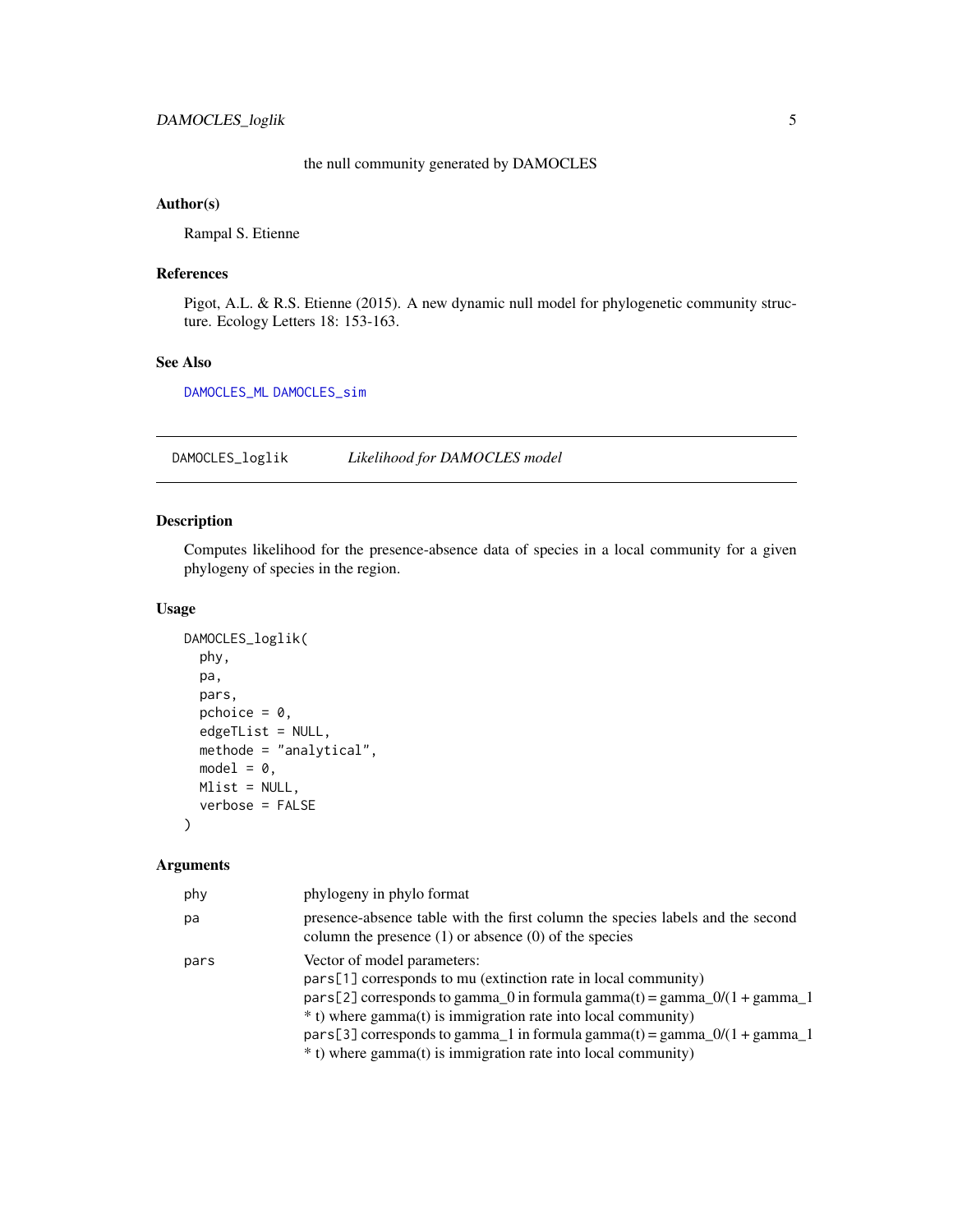<span id="page-5-0"></span>

| pchoice   | sets the p-value to optimize:<br>pchoice $== 0$ corresponds to the sum of $p_0 + p_1$ if<br>pchoice $== 1$ corresponds to $p_0$<br>pchoice $== 2$ corresponds to $p_1$ If                                                       |
|-----------|---------------------------------------------------------------------------------------------------------------------------------------------------------------------------------------------------------------------------------|
| edgeTList | list of edge lengths that need to be succesively pruned; if not specified, it will<br>computed using compute_edgeTList                                                                                                          |
| methode   | method used to solve the ODE. Either 'analytical' for the analytical solution,<br>'Matrix' for matrix exponentiation using package Matrix or 'expm' using pack-<br>age 'expm' or any of the numerical solvers, used in deSolve. |
| model     | model used. Default is 0 (standard null model). Other options are 1 (binary<br>traits) 2 (trinary environmental trait) or $3$ (diversity-dependent colonization -<br>beta version)                                              |
| Mlist     | list of M matrices that can be specified when methode $=$ 'analytical'. If set at<br>NULL (default) and methode $=$ 'analytical', Mlist will be computed.                                                                       |
| verbose   | Whether intermediate output should be printed. Default is FALSE.                                                                                                                                                                |

## Value

The loglikelihood

## Author(s)

Rampal S. Etienne

## References

Pigot, A.L. & R.S. Etienne (2015). A new dynamic null model for phylogenetic community structure. Ecology Letters 18: 153-163.

## See Also

[DAMOCLES\\_ML](#page-6-1) [DAMOCLES\\_sim](#page-8-1)

## Examples

```
#TEST IT WORKS
library(ape)
phy = ape::rcoal(100)
pars = c(0.5, 0.1, 0.1)pa = rbinom(100, c(0, 1), 0.5)pa = matrix(c(phy$tip.label,pa),nrow = length(phy$tip.label),ncol = 2)
# - without a root edge
loglik = DAMOCLES_loglik(phy,pa,pars)
loglik
# - with a root edge
```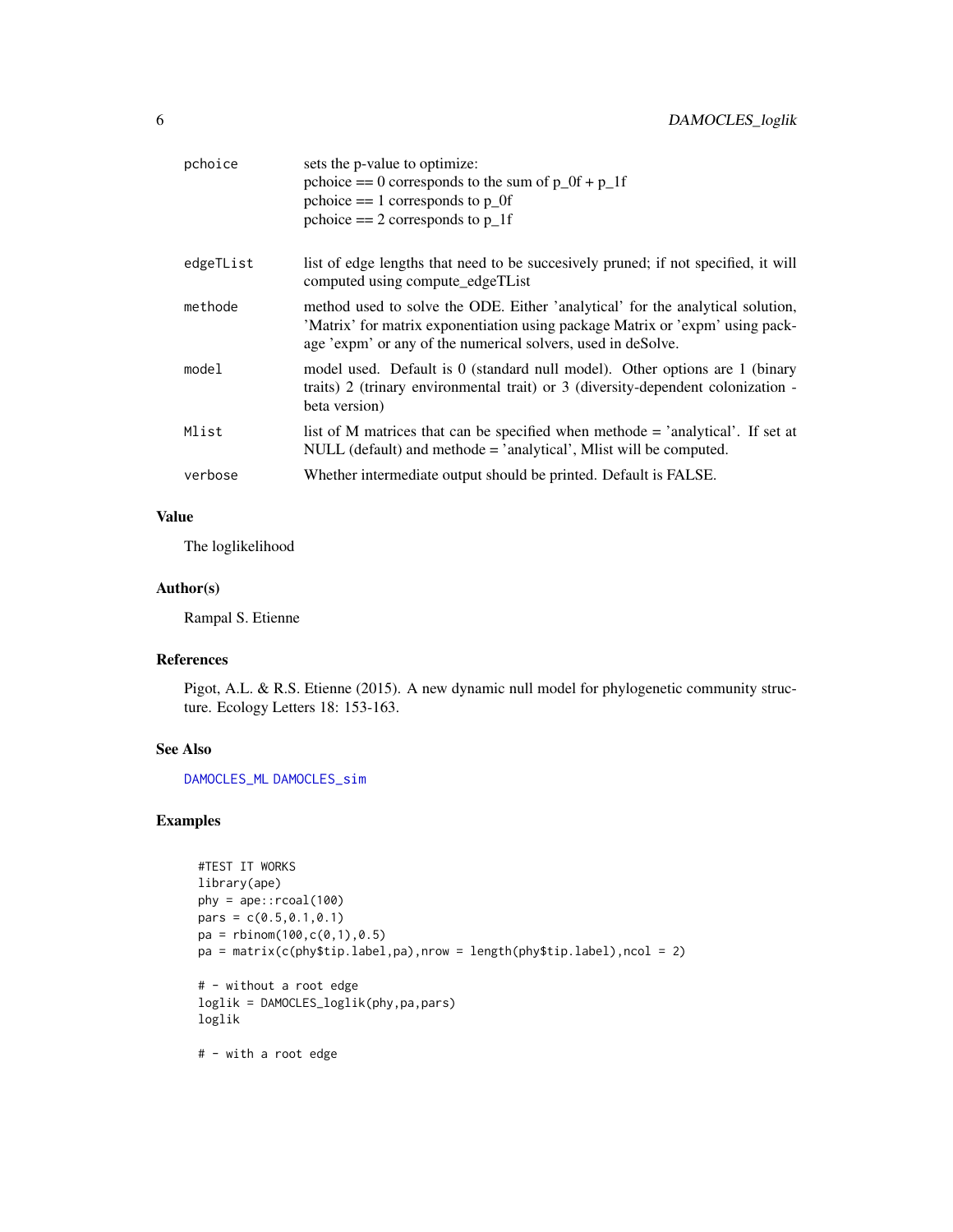```
phy$root.edge = 2
loglik = DAMOCLES_loglik(phy,pa,pars)
loglik
```
## <span id="page-6-1"></span>DAMOCLES\_ML *Maximization of the loglikelihood under the DAMOCLES model*

## Description

This function computes the maximum likelihood estimates of the parameters of the DAMOCLES model for a given phylogeny and presence-absence data. It also outputs the corresponding loglikelihood that can be used in model comparisons.

## Usage

```
DAMOCLES_ML(
  phy,
 pa,
  initparsopt,
  idparsopt = 1:length(initparsopt),
  parsfix = NULL,
  idparsfix = NULL,
  idparsequal = NULL,pars2 = c(0.001, 1e-04, 1e-05, 1000),
  optimmethod = "subplex",
  pchoice = 0,
  edgeTList = NULL,
  methode = "analytical",
 model = 0,
  verbose = FALSE
)
```

| phy         | phylogeny in phylo format                                                                                                                         |
|-------------|---------------------------------------------------------------------------------------------------------------------------------------------------|
| pa          | presence-absence table.                                                                                                                           |
|             | The first column contains the labels of the species (corresponding to the tip                                                                     |
|             | labels in the phylogeny.                                                                                                                          |
|             | The second column contains the presence $(1)$ or absence $(0)$ of species in the                                                                  |
|             | local community.                                                                                                                                  |
| initparsopt | The initial values of the parameters that must be optimized                                                                                       |
| idparsopt   | The ids of the parameters that must be optimized, e.g. 1:2 for extinction rate,<br>and offset of immigration rate The ids are defined as follows: |
|             | $id == 1$ corresponds to mu (extinction rate)                                                                                                     |
|             | $id == 2$ corresponds to gamma $_0$ (offset of immigration rate)                                                                                  |
|             | $id == 3$ corresponds to gamma $_1$ (parameter controlling decline in immigration                                                                 |
|             | rate with time)                                                                                                                                   |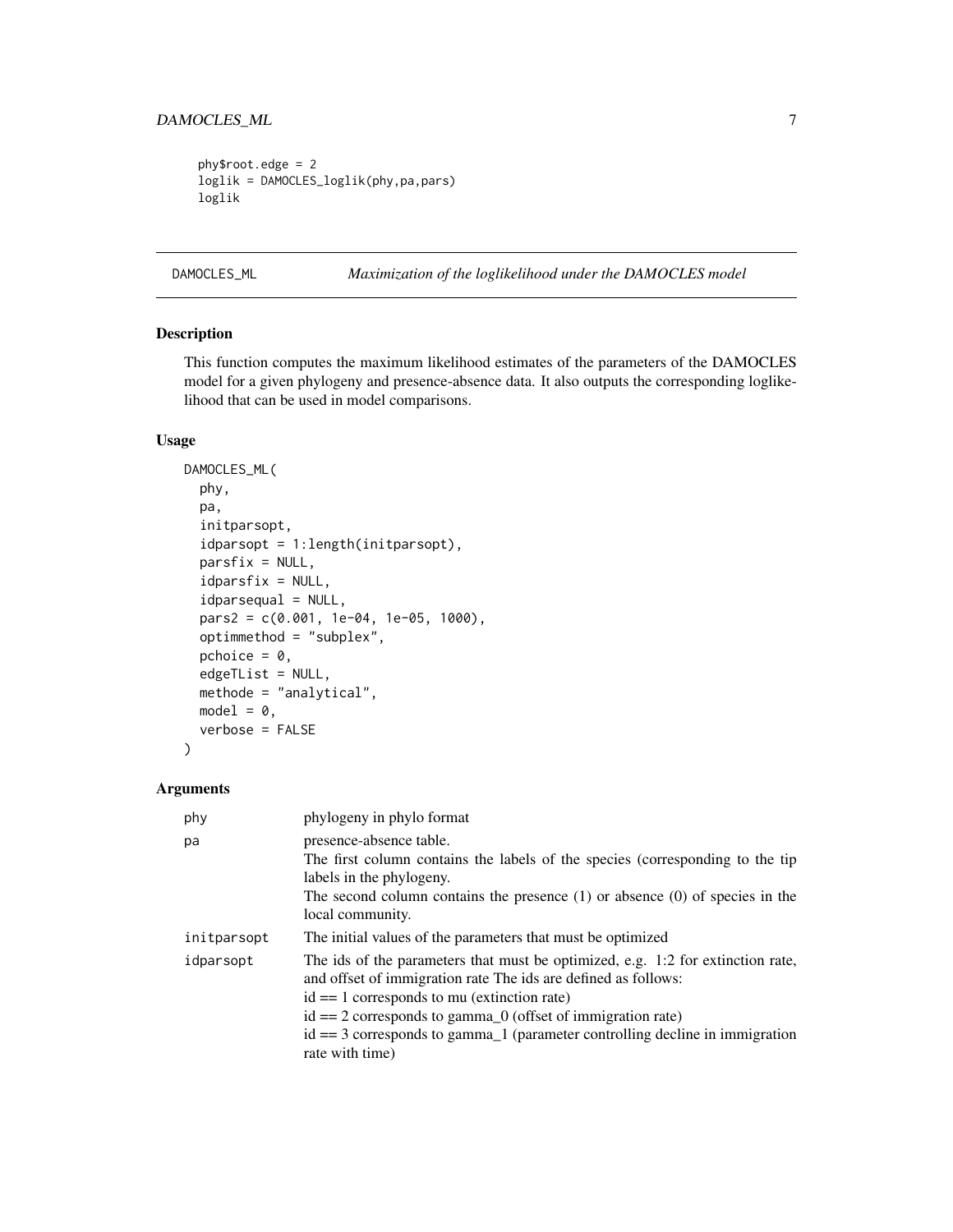| parsfix     | The values of the parameters that should not be optimized. See idparsfix.                                                                                                                                                                         |
|-------------|---------------------------------------------------------------------------------------------------------------------------------------------------------------------------------------------------------------------------------------------------|
| idparsfix   | The ids of the parameters that should not be optimized, e.g. $c(1,3)$ if mu and<br>gamma_1 should not be optimized, but only gamma_0. In that case idparsopt<br>must be $c(2)$ . The default is to fix all parameters not specified in idparsopt. |
| idparsequal | The ids of the parameters that should be set equal to the first parameter of the<br>same type.                                                                                                                                                    |
| pars2       | Vector of settings:<br>pars2[1] sets the relative tolerance in the parameters                                                                                                                                                                     |
|             | pars2[2] sets the relative tolerance in the function                                                                                                                                                                                              |
|             | pars2[3] sets the absolute tolerance in the parameters                                                                                                                                                                                            |
|             | pars2[4] sets the maximum number of iterations                                                                                                                                                                                                    |
| optimmethod | Method used in optimization of the likelihood. Current default is 'subplex'.<br>Alternative is 'simplex' (default of previous version)                                                                                                            |
| pchoice     | sets the p-value to optimize:<br>pchoice $== 0$ corresponds to the sum of $p_0$ of $+p_1$ if<br>pchoice $== 1$ corresponds to $p_0$<br>pchoice $== 2$ corresponds to $p_1$ f                                                                      |
| edgeTList   | list of edge lengths that need to be succesively pruned; if not specified, it will<br>computed using compute_edgeTList                                                                                                                            |
| methode     | method used to solve the ODE. Either 'analytical' for the analytical solution,<br>'Matrix' for matrix exponentiation using package Matrix or 'expm' using pack-<br>age 'expm' or any of the numerical solvers, used in deSolve.                   |
| model       | model used. Default is 0 (standard null model). Other options are 1 (binary<br>traits) 2 (trinary environmental trait) or 3 (diversity-dependent colonization -<br>beta version)                                                                  |
| verbose     | Whether intermediate output should be printed. Default is FALSE.                                                                                                                                                                                  |

## Details

The output is a dataframe containing estimated parameters and maximum loglikelihood.

## Value

| mu      | gives the maximum likelihood estimate of mu                                  |
|---------|------------------------------------------------------------------------------|
| gamma_0 | gives the maximum likelihood estimate of gamma_0                             |
| gamma_1 | gives the maximum likelihood estimate of gamma_1                             |
| loglik  | gives the maximum loglikelihood                                              |
| df      | gives the number of estimated parameters, <i>i.e.</i> degrees of feedom      |
| conv    | gives a message on convergence of optimization; $conv = 0$ means convergence |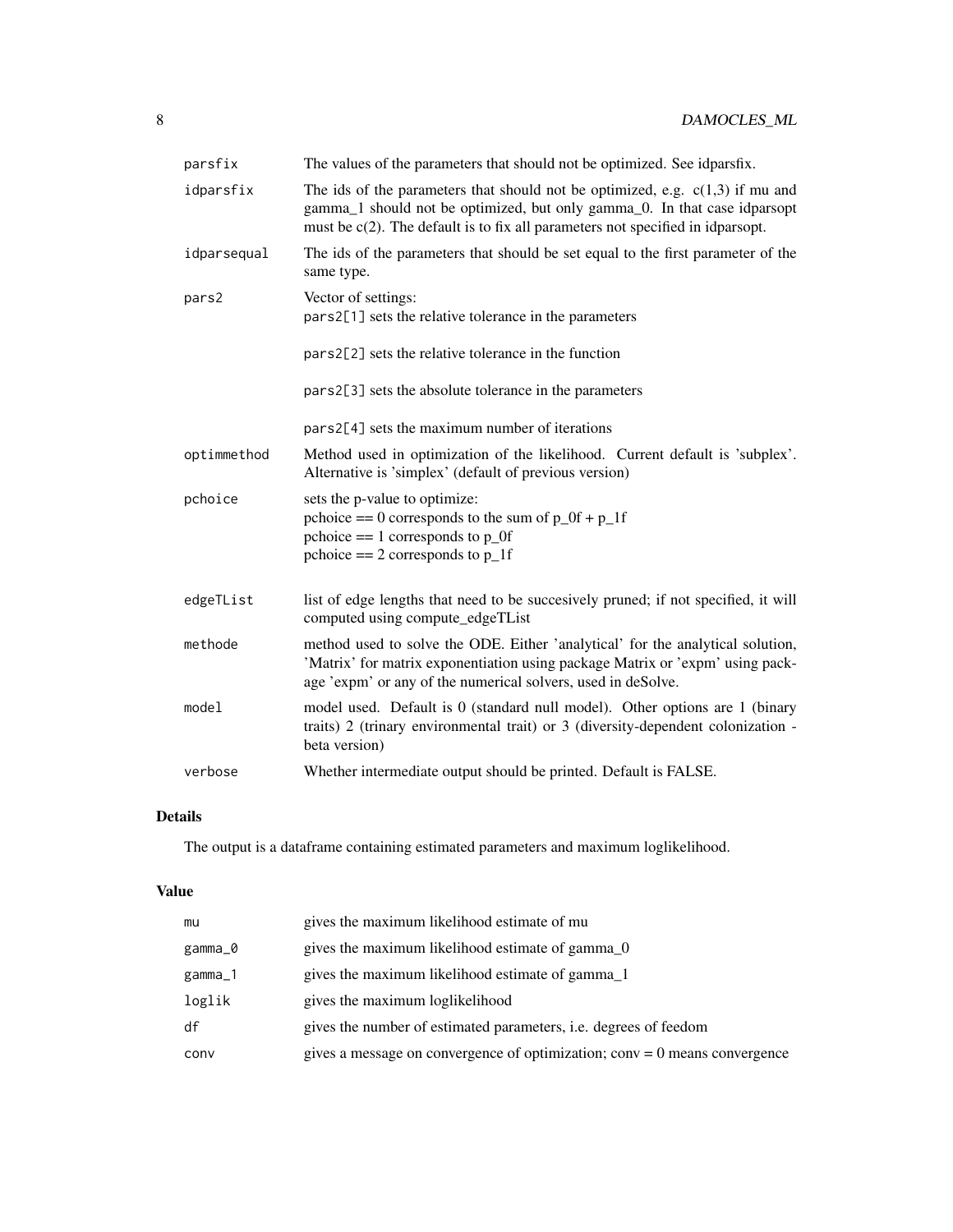## <span id="page-8-0"></span>DAMOCLES\_sim 9

## Author(s)

Rampal S. Etienne

## References

Pigot, A.L. & R.S. Etienne (2015). A new dynamic null model for phylogenetic community structure. Ecology Letters 18: 153-163.

## See Also

[DAMOCLES\\_loglik](#page-4-1) [DAMOCLES\\_sim](#page-8-1)

<span id="page-8-1"></span>DAMOCLES\_sim *Simulating DAMOCLES*

## Description

Simulates DAMOCLES

## Usage

```
DAMOCLES_sim(
  phy,
  gamma_0,
 gamma_td,
 mu,
  sigma,
 psiBranch,
 psiTrait,
 z,
 phi,
  traitOpt,
 br0,
 br_td,
 nTdim,
 root.state,
  root.trait.state,
 plotit = FALSE,
 keepExtinct = FALSE
```
## )

| phy      | phylogeny in phylo format                       |
|----------|-------------------------------------------------|
| gamma_0  | initial per lineage rate of immigration (gamma) |
| gamma_td | time dependency in gamma                        |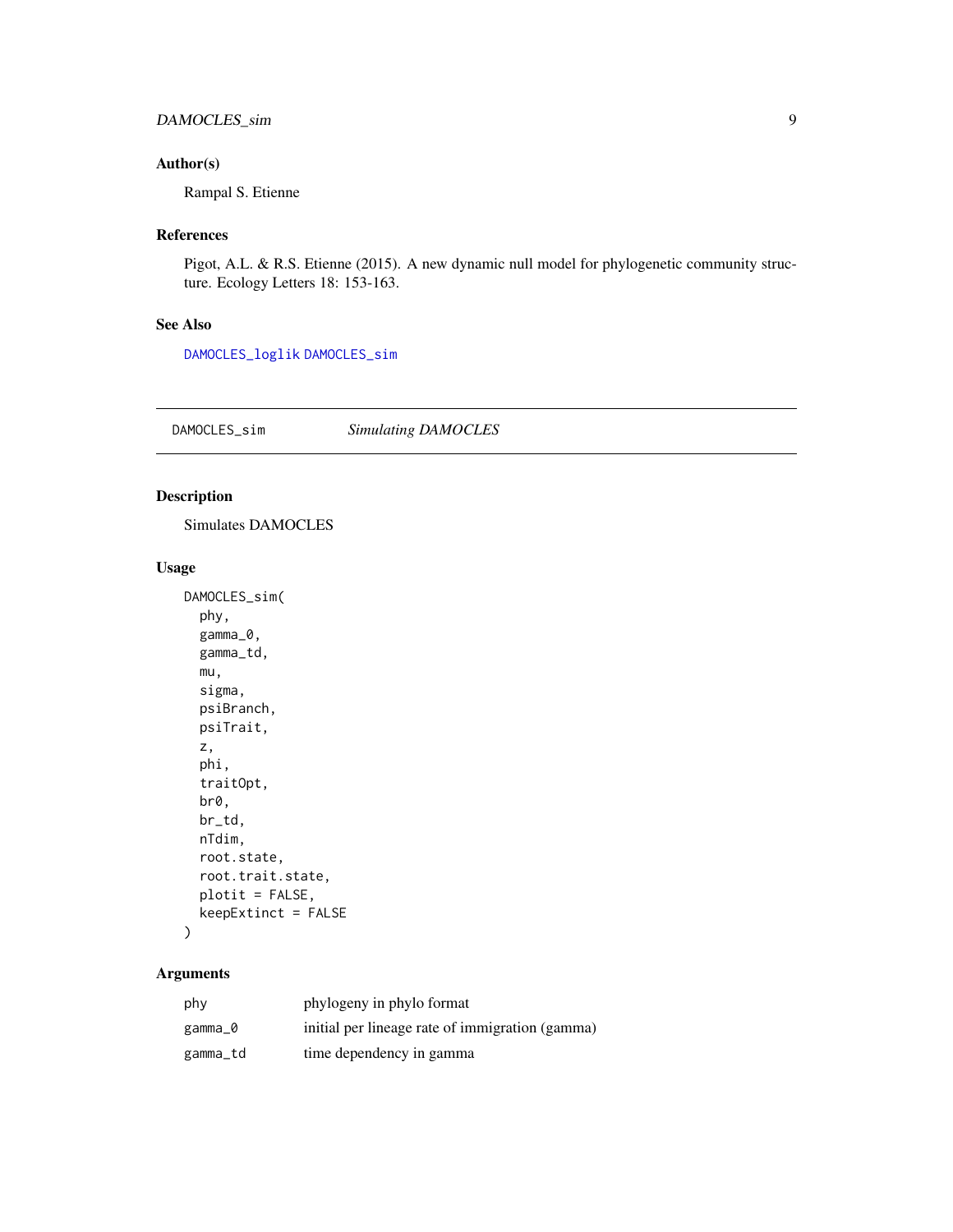<span id="page-9-0"></span>

| mu               | per lineage rate of local extinction                                            |
|------------------|---------------------------------------------------------------------------------|
| sigma            | probability of local ( <i>i.e.</i> in-situ) speciation                          |
| psiBranch        | phylogenetic distance at which gamma is half gamma_0                            |
| psiTrait         | trait distance at which gamma is half gamma_0                                   |
| z                | shape of increase in gamma with increasing trait or phylogenetic distance       |
| phi              | rate of decline in gamma with distance from trait optima                        |
| trait0pt         | trait value at which gamma $=$ gamma 0                                          |
| br0              | Brownian rate parameter                                                         |
| br_td            | rate of temporal decline in Brownian rate parameter                             |
| nTdim            | number of independent trait dimensions                                          |
| root.state       | geographic state of ancestor i.e. present $(1)$ or absent $(0)$                 |
| root.trait.state |                                                                                 |
|                  | trait value of ancestor                                                         |
| plotit           | whether to plot the phylogeny and timing of immigration/local extinction events |
| keepExtinct      | whether to retain data for extinct lineages                                     |

## Value

A list of two tables. The first table contains the following columns: The first column contains the vector of tip labels in the phylogeny The last column contains the presence (1) or absence (0) of the species The second table has dimensions d x N where d is the number of trait dimensions and N is the number of species. It contains the trait values.

### Author(s)

Alex L. Pigot

## References

Pigot, A.L. & R.S. Etienne (2015). A new dynamic null model for phylogenetic community structure. Ecology Letters 18: 153-163.

## See Also

[DAMOCLES\\_ML](#page-6-1) [DAMOCLES\\_loglik](#page-4-1)

## Examples

```
#create random phylogeny
library(ape)
phy = ape::rcoal(10)
#run DAMOCLES
out = DAMOCLES_sim(
  phy,
```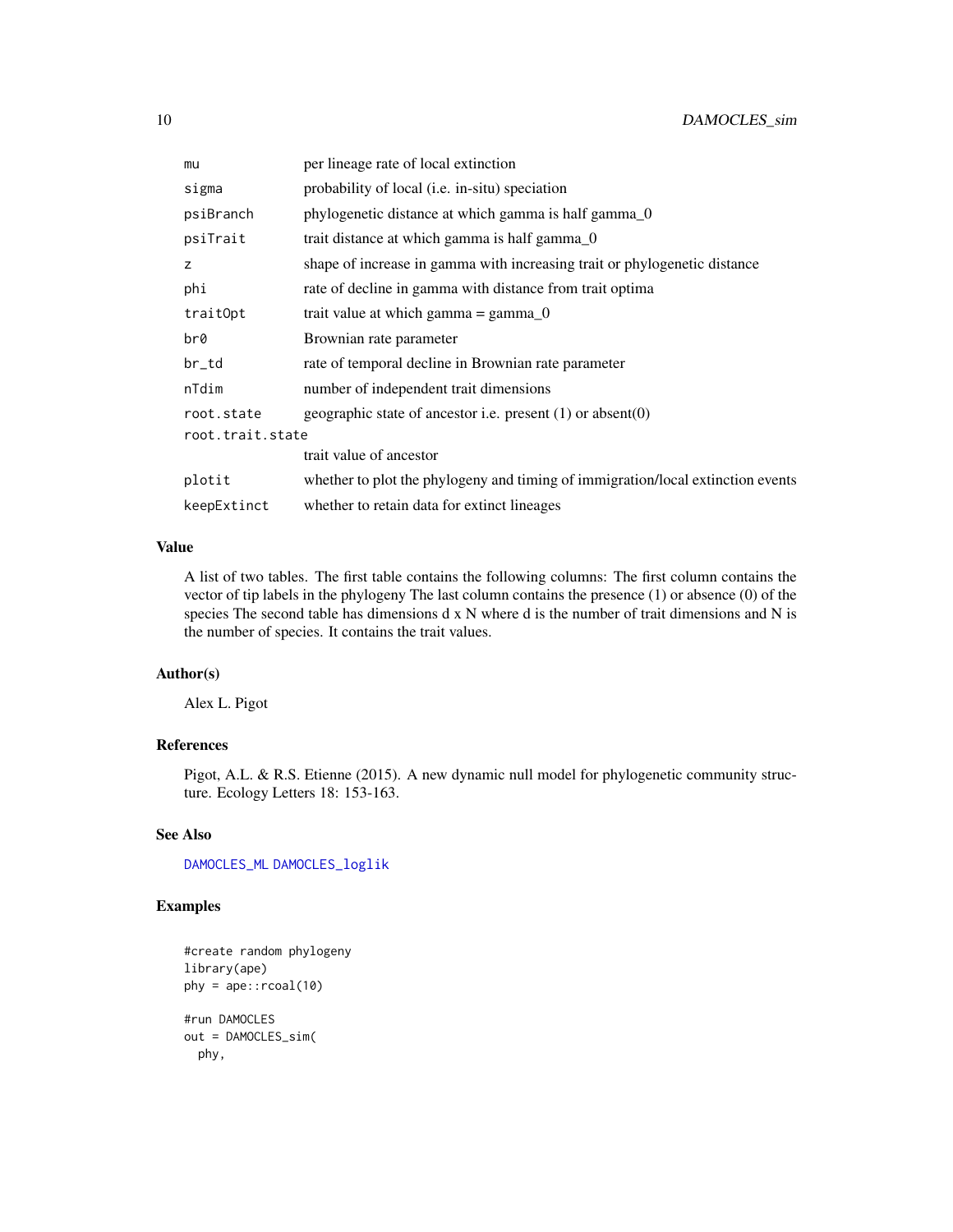```
gamma_0 = 1.5,
 gamma_td =0,
 mu = 0,
 sigma = 0,
 psilon = 0,
 psiTrait = 0,
 z = 10,
 phi = \theta,
 traitOpt = 1,
 b r \theta = 0.1,
 br_t = -0.1,
 nTdim = 2,
 root.state = 1,
 root.trait.state = 0,
 plotit = FALSE,
 keepExtinct = FALSE
 )
#the output consists of a list
patable = out[[1]] # the first element is the presence absence table
traits = out[[2]] # this is a matrix of traits values
#show presence/absence on the tree
patable$col = rep("black",dim(patable)[1])
patable$col[which(patable$state == 1)] = "red"
plot(phy,tip.col = patable$col)
```
NWPrimates\_data *Dated phylogenetic tree of the New World Primates in nexus format and presence-absence matrix for species in Manu*

### Description

A list with two elements.

. phy is a dated molecular phylogeny for 94 species of New World Primates extracted from the maximum likelihood tree (AUTOsoft dated) of Springer et al. (2012). 1 time unit = 100 million years.

pa is the presence-absence matrix of NW Primates in Manu from Solari et al. (2006). The first column indicate the species tip labels and the second column indicates presence (1) and absence (0).

#### Format

A list with two elements. The first element (phy) is the primate phylogeny in nexus format. The second element (pa) is the presence-absence matrix with 94 rows and 2 columns.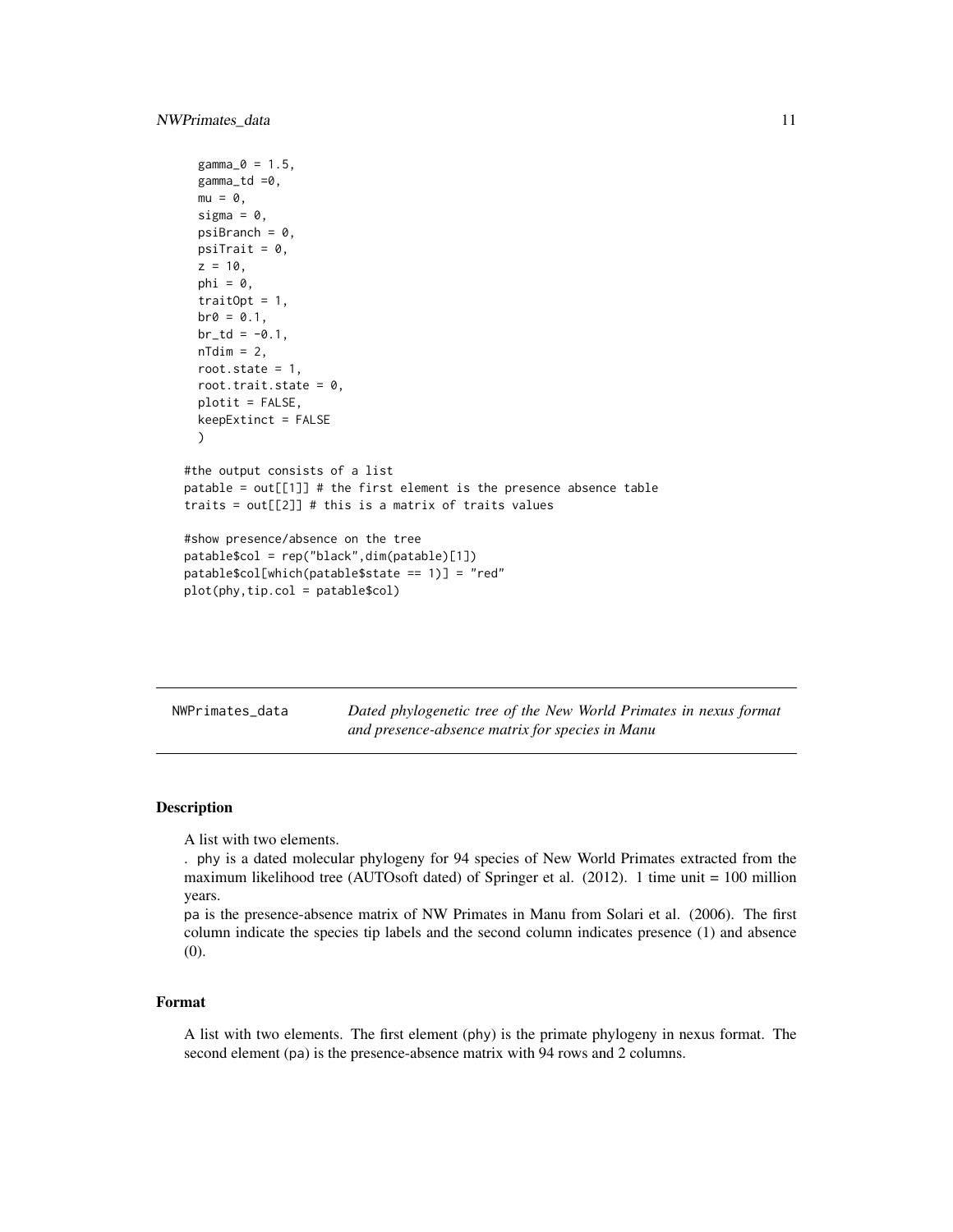## <span id="page-11-0"></span>Source

Solari, S., Pacheco, V., Luna, L., Velazco, P.M. & Patterson, B.D. 2006 Mammals of the manu biosphere reserve. Fieldiana Zoology 110, 13-22.

Springer, M.S., Meredith, R.W., Gatesy, J., Emerling, C.A., Park, J., Rabosky, D.L., Stadler, T., Steiner, C., Ryder, O.A., Janecka, J.E., et al. 2012 Macroevolutionary dynamics and historical biogeography of primate diversification inferred from a species supermatrix. Plos One 7. (doi:ARTN e49521 DOI 10.1371/journal.pone.0049521).

## See Also

[DAMOCLES\\_sim](#page-8-1), [DAMOCLES\\_ML](#page-6-1), [DAMOCLES\\_loglik](#page-4-1)